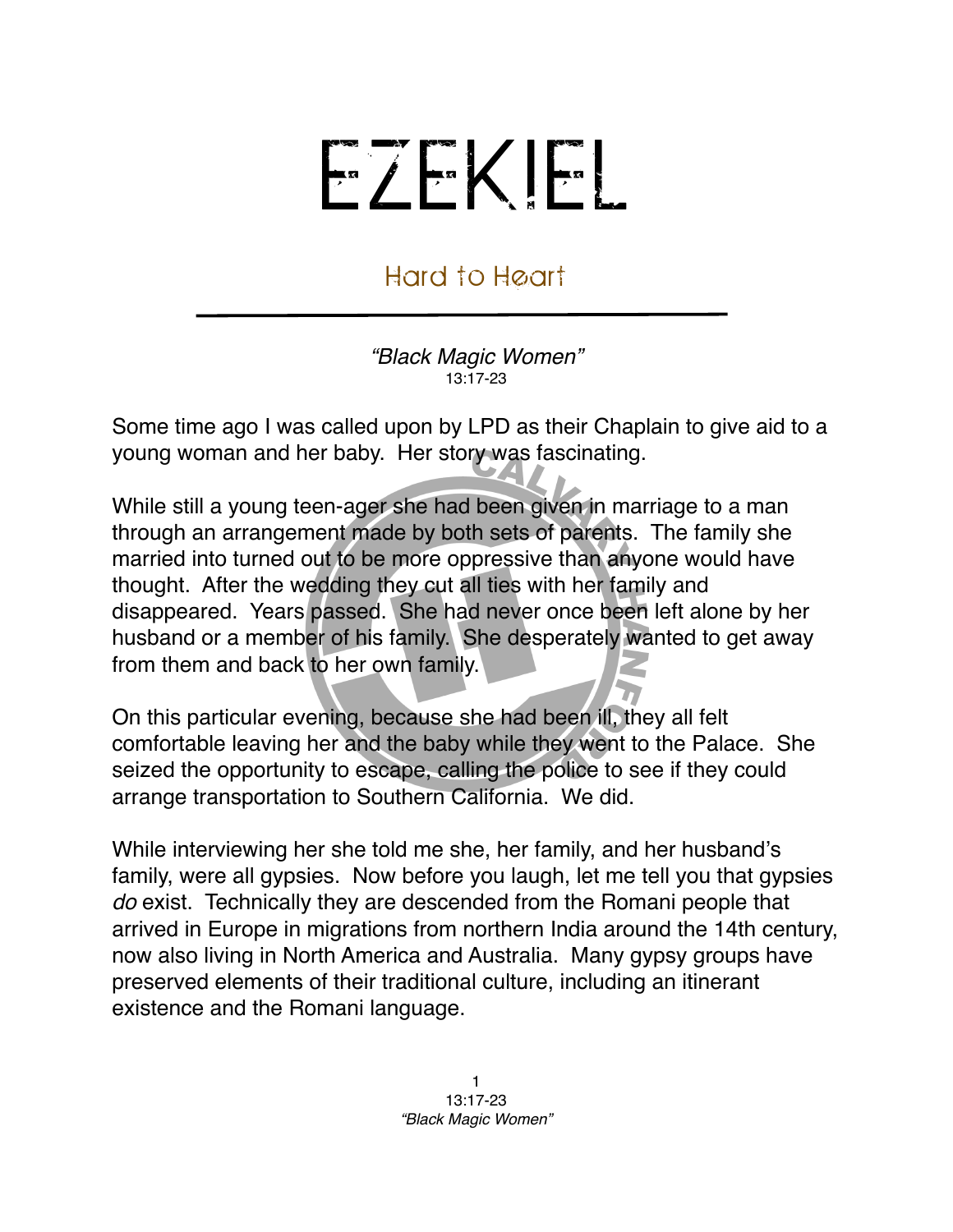"Travellers" is a wider term for groups of people with a nomadic lifestyle, traditionally including but not restricted to the Romani. The Irish Travellers and Scopttish Travellers are often included under the term gypsies. In Central and Western Europe, the Yeniche are known as gypsies although they are not considered part of the Romani people.

Similarly, the Indigenous Norwegian Travellers are unrelated to the Romani.

In India the Banjara are sometimes dubbed gypsies. Various ethnic groups in South East Asia are known as Sea Gypsies.

The girl I was dealing with was from a family of gypsies but they were what she described as "good" gypsies as opposed to the "bad" gypsies that had fooled her parents into letting her be wed to her husband.

I asked her how they supported themselves. Odd jobs, mostly. But then she told me that she would often tell fortunes by reading palms. She admitted it was all hokum but said she was pretty good at it. According to one article I read,

Gypsies have long made their living as [fortune-tellers](http://www.answers.com/topic/deaf-and-dumb-fortune-teller). The first law against them in England, in 1530, condemns their ʻgreate subtyll and crafty meanes' of deceiving people through palmistry; in 1620 John [Melton](http://www.answers.com/topic/john-melton-1) noted in his Astrologaster how ʻfigurecasters' (i.e. drawers of horoscopes) ʻwould appear in the villages in the likeness of Gypsies… and that they might be thought to come of the issue of that sun-burnt generation, they with herbs and plants… (would) discolour their faces, and then for bread, beere, bacon, cheese, but especially for money, would undertake to tell poore maid-servants their fortunes'. [1](#page-1-0)

Our passage in Ezekiel reminded me of my encounter with that young gypsy fortune-teller. We encounter a group of women who are false prophetesses. While Israel was plagued with false prophets who spoke openly and publicly, a network of false prophetesses was at work behind the scenes in private. While the prophets employed the more traditional

<span id="page-1-0"></span><sup>1</sup> <http://www.answers.com/topic/gypsy>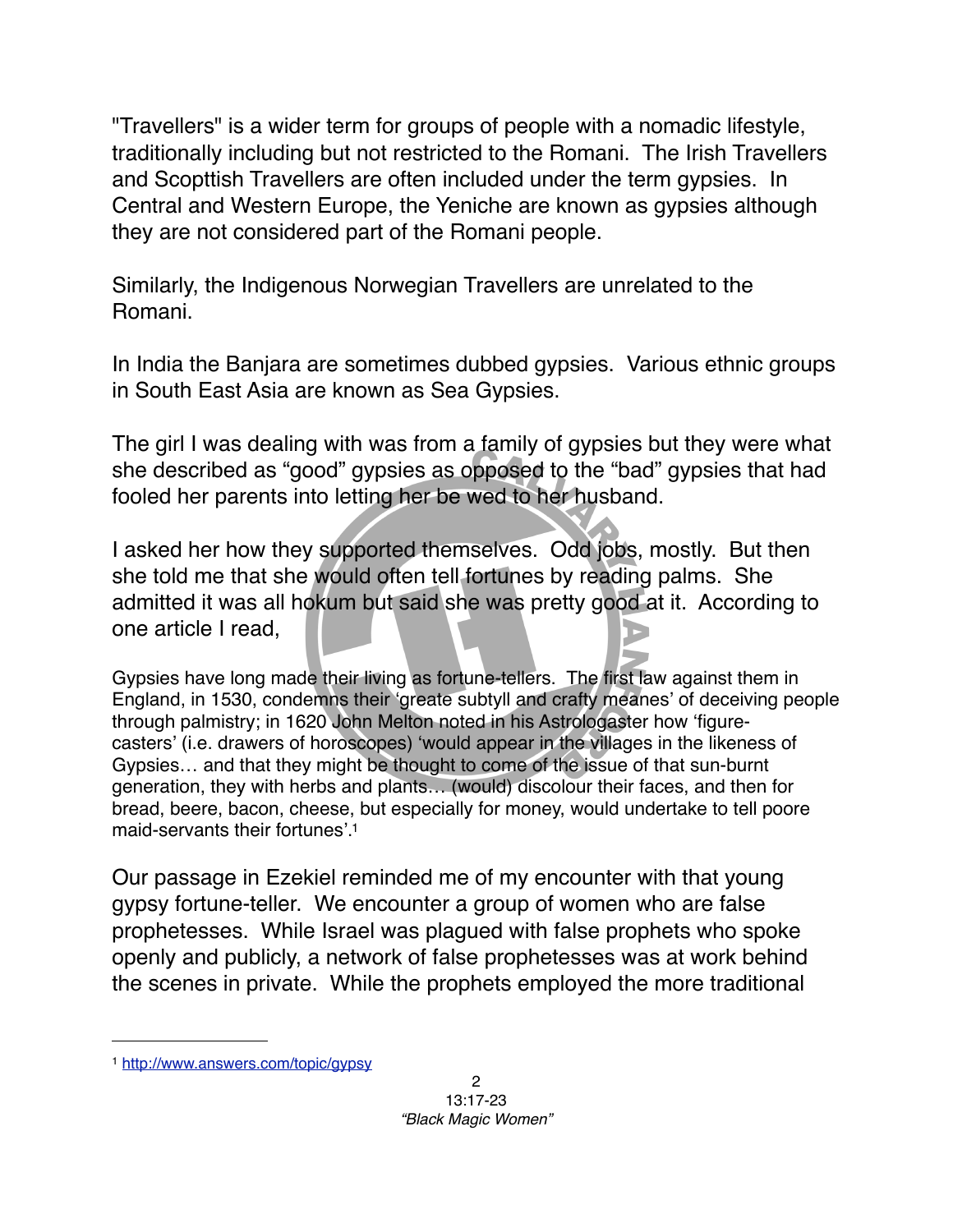method of saying that they spoke for the Lord, these ladies were more involved in the occult, magic, divination, and sorcery.

Ezekiel 13:17 "Likewise, son of man, set your face against the daughters of your people, who prophesy out of their own heart; prophesy against them,

Women held a higher place in Israel than among other nations. While there were no priestesses, the nation had known the prophetic ministries of Miriam, Deborah, and Huldah.

- Miriam was the sister of Moses and Aaron. She's called a prophetess in Exodus 15:20. She led the Song of Triumph after the Israelites escaped safely through the Red Sea.
- Deborah served Israel as a Judge in the time of the Judges.
- Huldah is also called a prophetess. She was consulted regarding the "book of the law" discovered by the high priest Hilkiah (2Kings 22:14-20; 2Chronicles 34:22-28).

Ladies, and men for that matter, we need to learn to think in terms of roles. Men and women are equal in God's eyes in terms of spirituality. We see in the New Testament that women served in the church, that they prayed publicly and that they could prophesy if so gifted.

But in some ways you are limited - not spiritually, but in terms of your proper role. For example, women can teach other women and children, but are not to have authority over men. Thus you cannot justify biblically that a woman can be an elder or a pastor.

It's not a matter of spirituality but of order God has established in His church and for the home. If we learn to think in terms of roles and of God's proper order we will stay on track.

Ezekiel 13:18 and say, 'Thus says the Lord God: "Woe to the women who sew magic charms on their sleeves and make veils for the heads of people of every height to hunt souls! Will you hunt the souls of My people, and keep yourselves alive?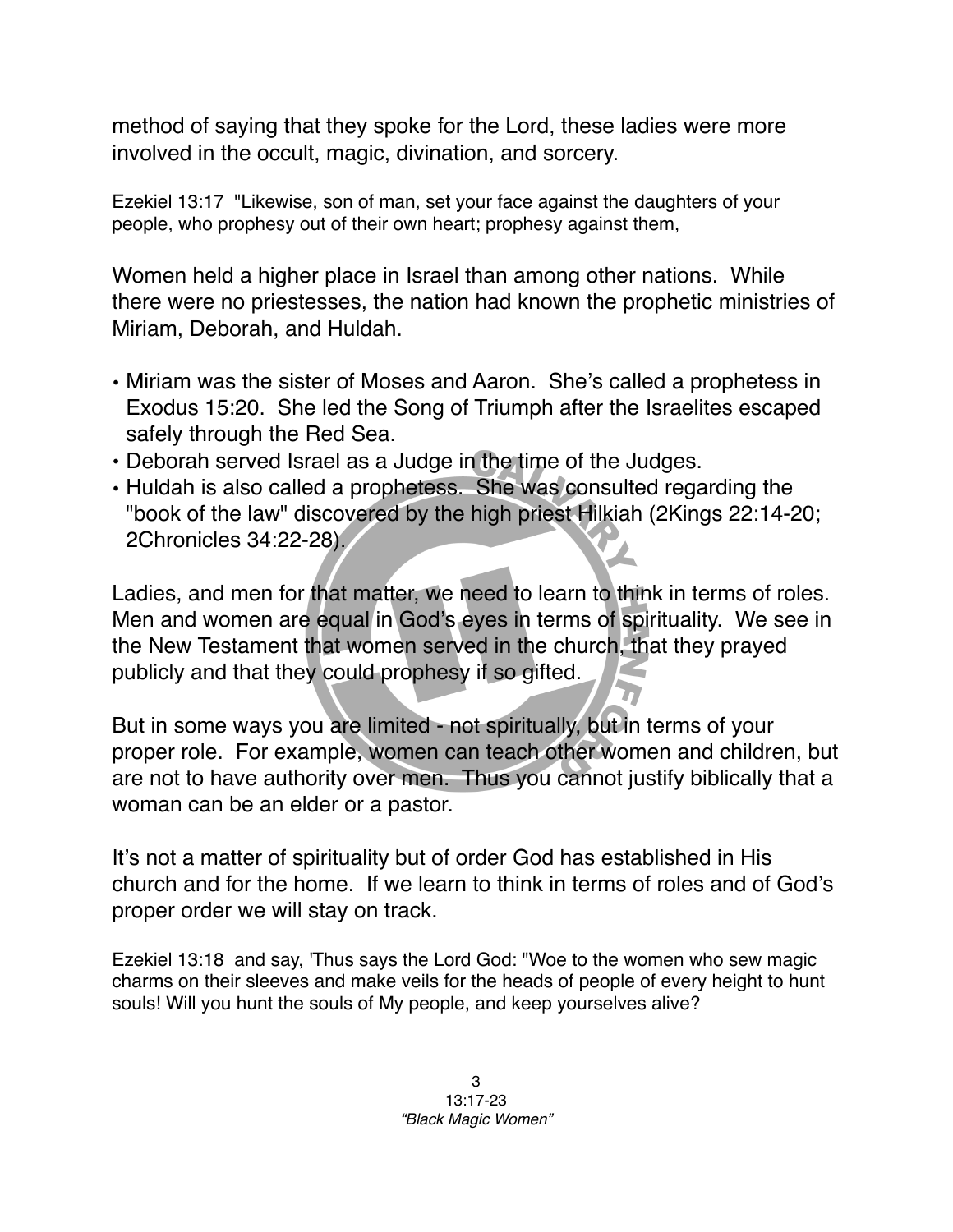Think of a "charm" as sort of the opposite of a "curse." These were some type of objects believed to be ʻcharmed' and thus have magical powers.

They made "veils" that were customized "for the heads of people of every height." This sounds like a type of veil attached to a long garment. You've seen this depicted in film as some sorceress comes on the scene with a long, flowing garment draped all around her head and face and body.

Think of this as a sort of uniform that identified these women to the general public.

God considered their activity the hunting "of souls." Hunting is something that usually works out better for the hunter than it does the hunted!

Magic charms, ouija boards, tarot cards, tea leaves, reading palms. It can seem harmless or like a parlor game. Even the TV psychic hotlines have an asterisk now telling you it is for entertainment purposes.

So, is it harmful? Yeah, it is. At best, you're repeatedly warned in God's Word to avoid these things. At worst, they can become gateways to the occult.

There **is** a supernatural realm inhabited by demons who are trying to deceive and destroy. While those in the occult teach that you can learn to control powerful spiritual forces, it is really demons who are drawing you away from the Lord.

I'm told by historians that the early church used to have as part of the baptismal formula "I renounce all the works of the Devil" and that those becoming Christians were required to destroy any idols or charms or magic books that they owned. In Acts nineteen those who had been dabbling with the occult came forward and burned their books.

But people say, "I went and had my fortune told, and everything the lady said was spot-on!"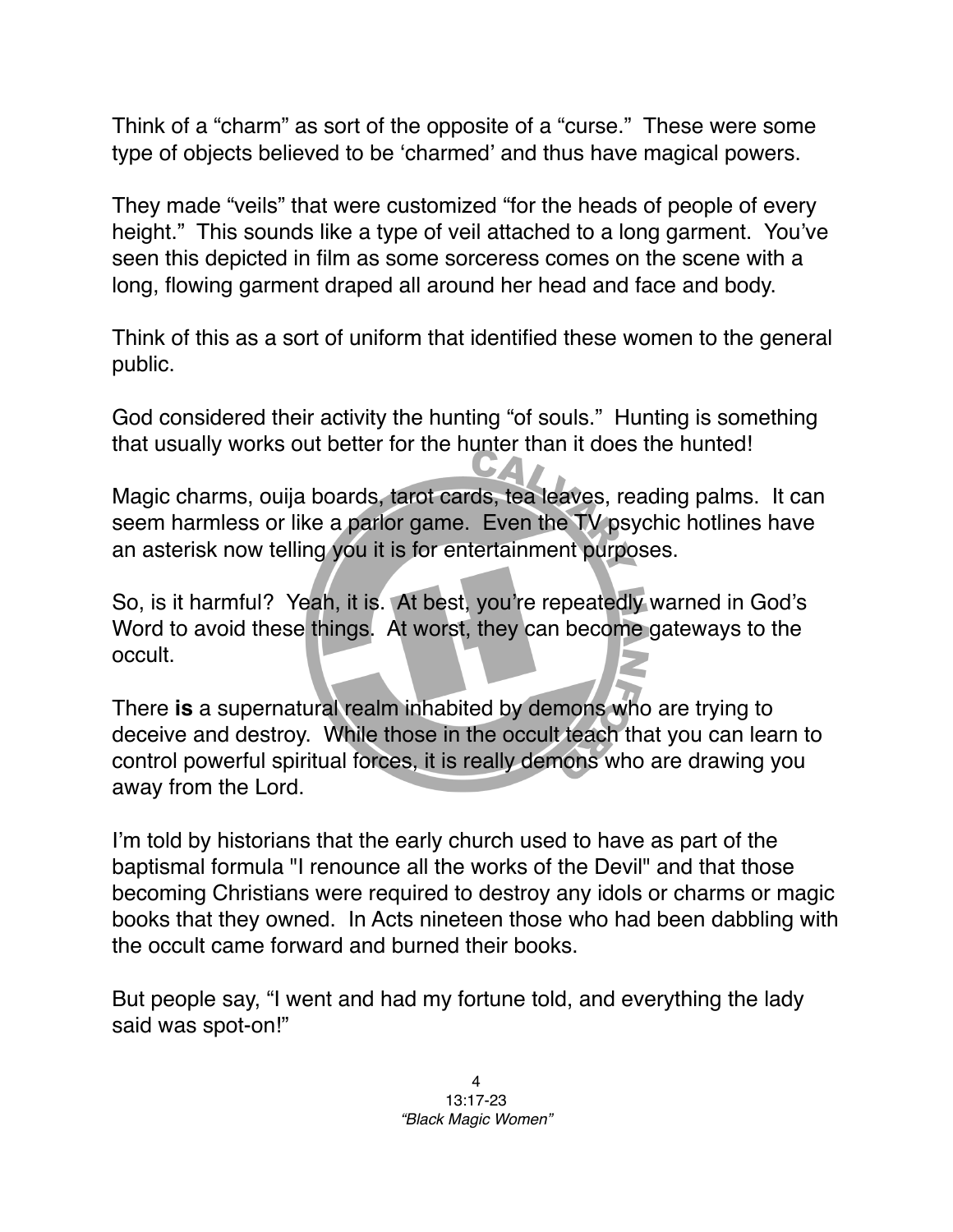Shouldn't surprise you! Demons are super-intelligent beings who know your past and I can see them predicting future events with some accuracy.

Here is all you need to know. It's from Deuteronomy thirteen.

Deuteronomy 13:1 "If there arises among you a prophet or a dreamer of dreams, and he gives you a sign or a wonder,

Deuteronomy 13:2 and the sign or the wonder comes to pass, of which he spoke to you, saying, 'Let us go after other gods' - which you have not known - 'and let us serve them,'

Deuteronomy 13:3 you shall not listen to the words of that prophet or that dreamer of dreams, for the Lord your God is testing you to know whether you love the Lord your God with all your heart and with all your soul.

Deuteronomy 13:4 You shall walk after the Lord your God and fear Him, and keep His commandments and obey His voice; you shall serve Him and hold fast to Him. Deuteronomy 13:5 But that prophet or that dreamer of dreams shall be put to death, because he has spoken in order to turn you away from the Lord your God, who brought you out of the land of Egypt and redeemed you from the house of bondage, to entice you from the way in which the Lord your God commanded you to walk. So you shall put away the evil from your midst.

Their practices were not mere distractions or entertainments. They were seductions away from the living God. Back in the mid-80's Dave Hunt wrote, *The Seduction of Christianity*. Great book; Christian classic. But as important as its content, the title is a warning that you are always being hunted by someone or something to distract you from God's truth, get you to embrace a lie, and fall into spiritual adultery.

Let me say it again: You are being hunted. By sinister supernatural hunters whose traps and weaponry mimic that of your Lord.

People ask, "Can I go see this movie?" or "Can I participate in that practice?" The answers to those kinds of questions are in First Corinthians, in the passages regarding Christian liberty. We spent a few weeks going over the issues and answers.

I'd add to those principles this insight from Ezekiel. You might think it is OK, or even be entertained by it. It might be a liberty for you. But you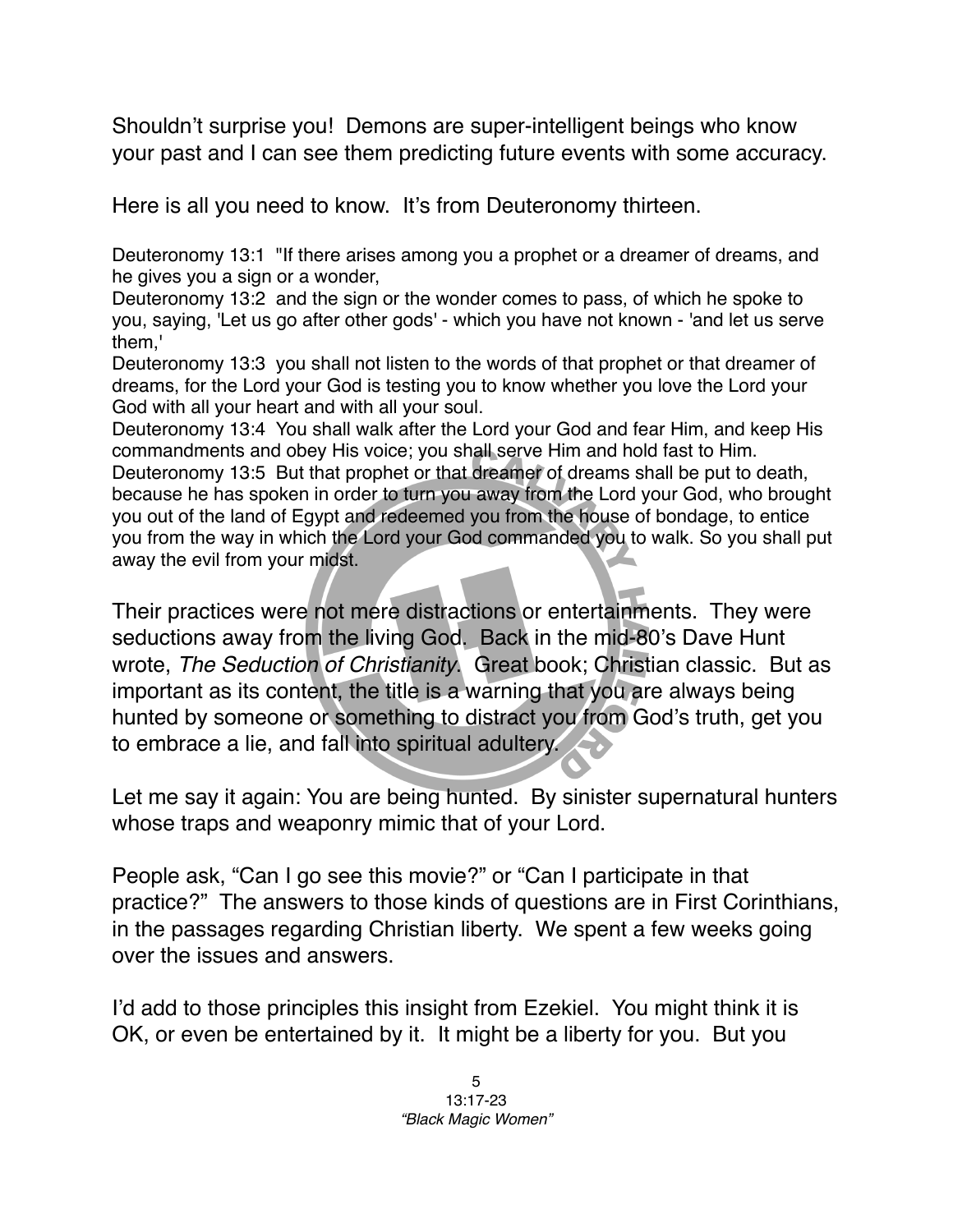might be being hunted by sinister forces. In fact, you are their prey, and the best way to avoid being seduced is to not walk into the trap.

God asked the sorceresses, "Will you hunt the souls of My people, and keep yourselves alive?" It was His way of telling them they would soon become the prey.

Ezekiel 13:19 And will you profane Me among My people for handfuls of barley and for pieces of bread, killing people who should not die, and keeping people alive who should not live, by your lying to My people who listen to lies?"

The payment they received was "barley" and "bread." It wasn't costly, and in a way that was bad, because it made their seduction more accessible.

I think we ought to make sin as inaccessible as possible - especially for our children. The easier it is to sin, the more I can deceive myself that I simply fell into it. If I have to pursue it, then I'm more likely to hear and heed the warnings of God's Spirit within me.

Their sorcery had the effect of "killing people who should not die, and keeping people alive who should not live." In other words, they had no real insight into the future of these people. They could give no solid predictions.

The people "[listened] to lies" seems to indicate that they knew they were being lied to but listened to the "lying" anyway. The sorceresses weren't the only ones at fault. Their clients kept them in business.

A while back there was a big blow-up about a fortune teller wanting to establish her business. We should do all we can to block occult businesses, adult bookstores, and the like.

**The best way to block them is to eliminate their clientele!** Preach the Gospel, get people saved, and (hopefully) they won't have any business.

Ezekiel 13:20 'Therefore thus says the Lord God: "Behold, I am against your magic charms by which you hunt souls there like birds. I will tear them from your arms, and let the souls go, the souls you hunt like birds.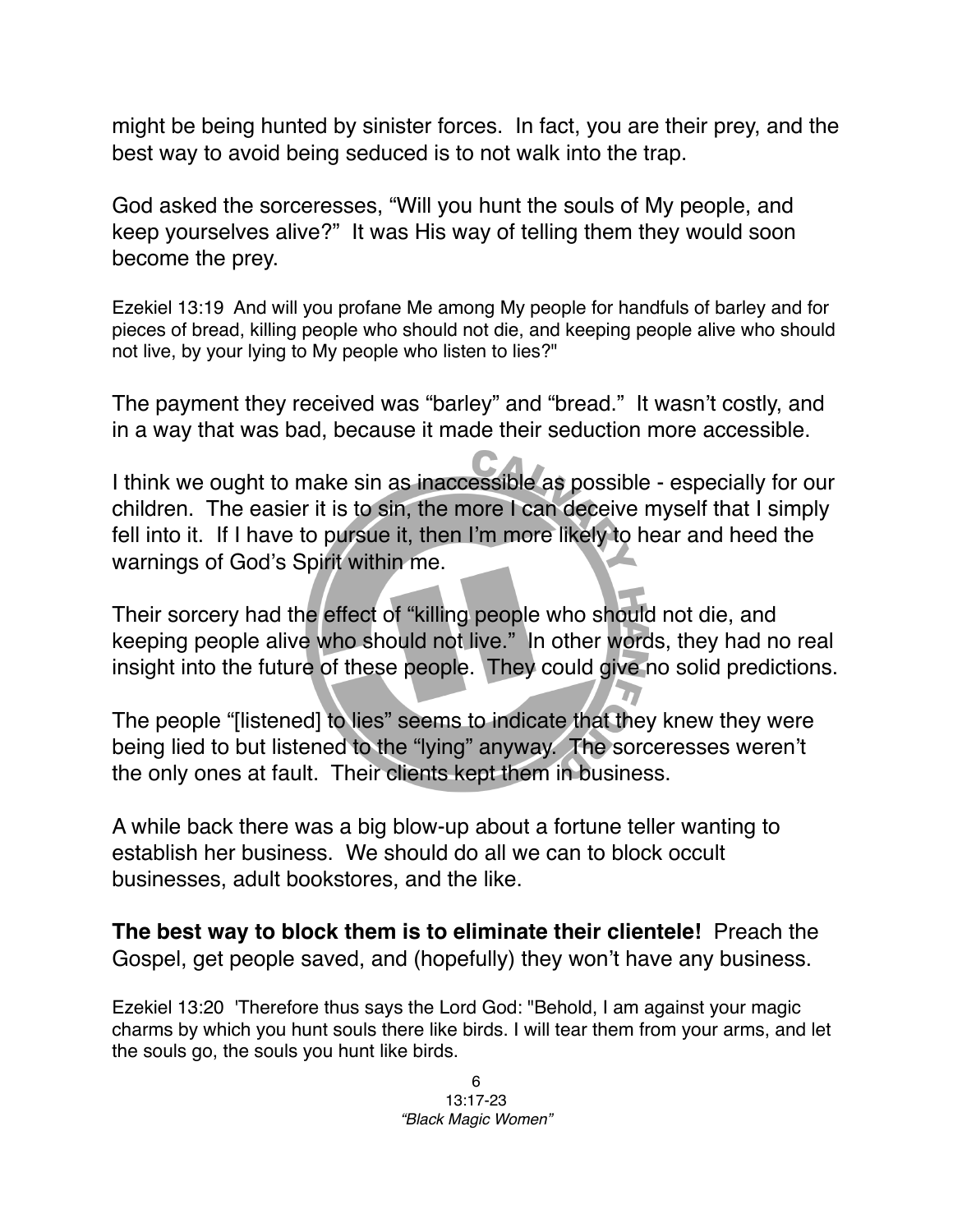Ezekiel 13:21 I will also tear off your veils and deliver My people out of your hand, and they shall no longer be as prey in your hand. Then you shall know that I am the Lord.

In context, the sorceresses would be wiped-out when the Babylonian army invaded.

Reading about God's passion to deliver His people from the occult made me thankful for the men He has raised-up over the years to give direct apologetic to cults and the occult. It's not an easy ministry. When we had Dave Hunt here to give a talk, I'll never forget an interviewer from the Christian radio station asking him, "So Dave, how does it feel to be the most hated man in Christianity?

A lot of Christian bookstores wouldn't sell his books. "Too divisive," they said. Thank you, Lord, for such godly men.

Ezekiel 13:22 "Because with lies you have made the heart of the righteous sad, whom I have not made sad; and you have strengthened the hands of the wicked, so that he does not turn from his wicked way to save his life.

Are you "sad?" I am. God hasn't made me sad. The world, and its lies, have made me sad. Instead of promoting biblical morality, biblical ethics, the world promotes its lies. "Sex before and without marriage is good," it lies. "There is no absolute truth," it lies, "so in every situation the end justifies the means."

Wicked hands are strengthened in the sense that evil is spoken so well of that people see no need to repent and be saved!

Ezekiel 13:23 Therefore you shall no longer envision futility nor practice divination; for I will deliver My people out of your hand, and you shall know that I am the Lord." '"

The deliverance would require the severe mercy of the seventy-year Babylonian captivity. Still, the Jews would be free from these sorceresses.

God always delivers you. It's just that sometimes the process can be more severe because of how deeply involved you were in backsliding.